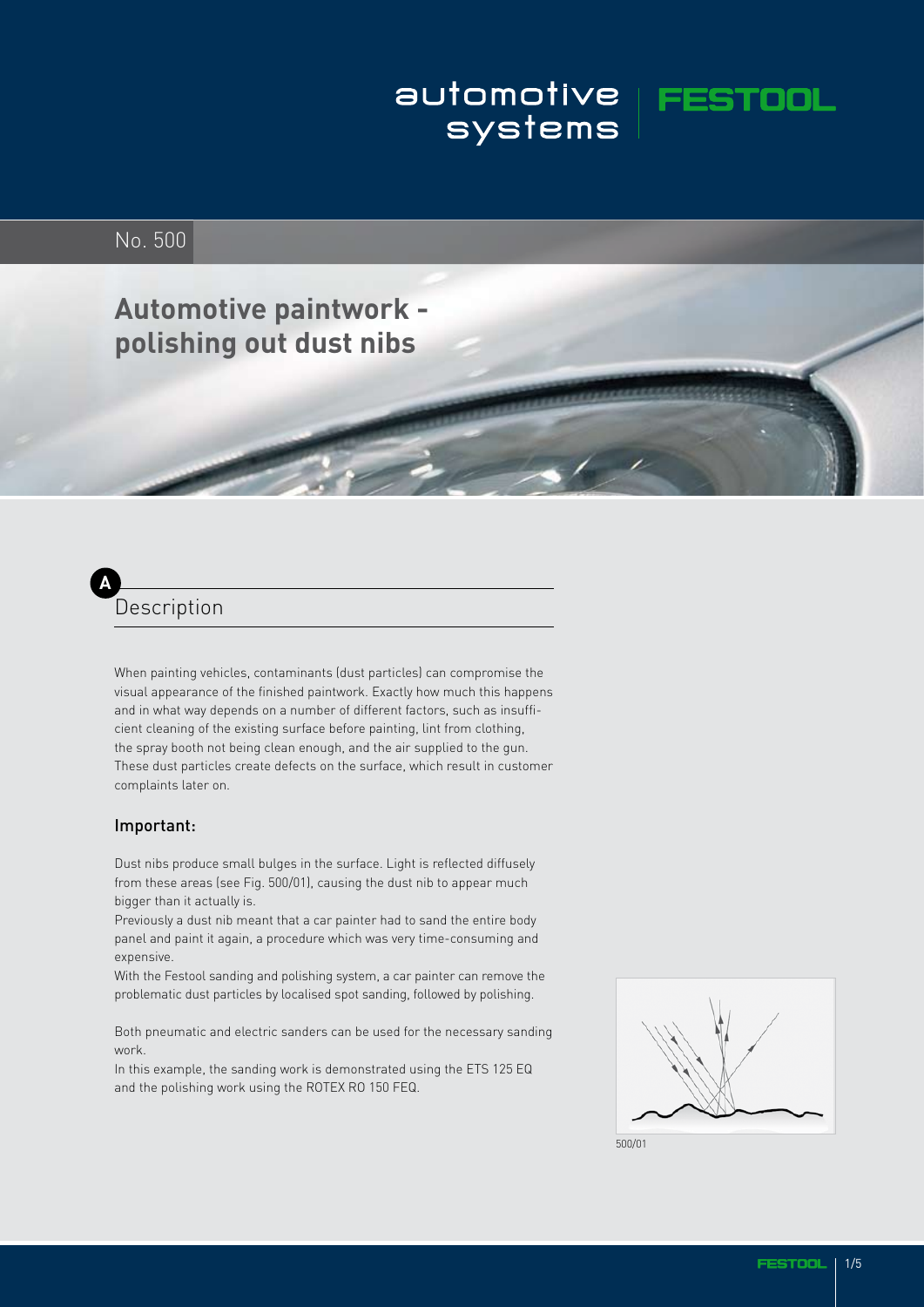

500/02





500/04

# **B** Tools/accessories

|        | Name                                                                | Order No. |
|--------|---------------------------------------------------------------------|-----------|
|        | Sanding, electric                                                   |           |
|        | Eccentric sander ETS 125 EQ-Plus 240V (see Fig. 500/02)             | 571617    |
|        | Sanding discs STF D125/0 P3000 Tl2/100                              | 492365    |
|        | Sanding discs STF D125/0 S4000 PL2/15                               | 492377    |
|        | Spot sander RH-SK D 36/1 (see Fig. 500/03)                          | 493069    |
|        | Sanding star SK D36/0 3000 Tl2/100                                  | 495063    |
|        |                                                                     |           |
|        | Sanding, compressed air                                             |           |
| 500/02 | Compressed air eccentric sander LEX 2 125/3                         | 691128    |
|        | Sanding discs STF D125/0 P3000 Tl2/100                              | 492365    |
|        | Sanding discs STF D125/0 S4000 PL2/15                               | 492377    |
|        |                                                                     |           |
|        | Polishing                                                           |           |
|        | Gear-driven eccentric sander RO 150 FEQ-Plus 240V (see Fig. 500/04) | 571592    |
|        | FastFix backing pad PT-STF D150 FX-R0150                            | 493914    |
|        | Rotary polisher RAP 150.03 E 240V                                   | 570750    |
|        | Foam polishing pad PS-STF-D150X30-M-OCS/5                           | 493853    |
|        | Foam polishing pad PS-STF-D150X30-SF-OCS/5                          | 493888    |
|        | Polish MPA 8000/1                                                   | 493816    |
|        | Finish cleaner MPA-F                                                | 493066    |
| 500/03 | Microfibre cloth MPA-Microfibre/2                                   | 493068    |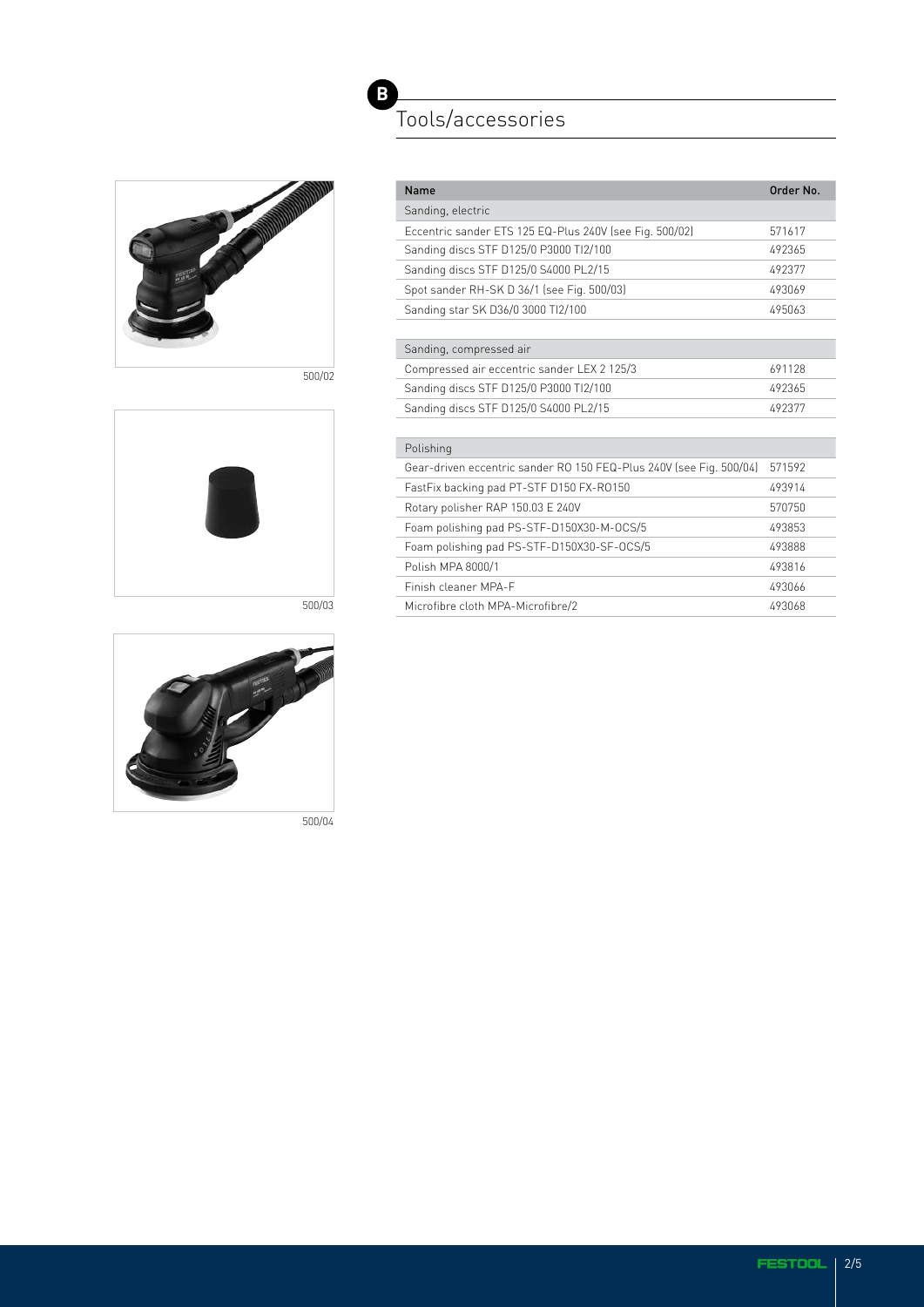

500/05



500/06





500/08



500/09



500/10

Procedure

#### Sanding

**C**

- Place sanding disc STF D125/0 P3000 TI2 on the sanding pad of the ETS 125 EQ.
- Set the speed of the tool to level 1-3.
- Carefully sand out the dust particles. (See Fig. 500/05)
- Wipe down the surface with the green polishing cloth (see Fig. 500/06). This leaves a small, dull sanded area. The refraction of the light is still disturbed by the sanded surface and it

will appear dull to the eye.

#### **Alternative to the ETS 125 EQ for relatively small dust particles:**

- Carry out the procedure described above by hand, using the spot sander and its sanding star (see Fig. 500/07).
- Coat the sanding star with MPA-F
- Keep your sanding motions linear in this case, because otherwise microscopic sanding marks could become visible after the polishing step, especially with dark paint colours (see Fig. 500/08).

### Polishing

For alternative polishers to the ROTEX, see the table at the end of this document.

- Set to coarse sanding on the head of the ROTEX (see Fig. 500/09).
- For greater flexibility you can remove the ROTEX's extraction channel.
- Place foam polishing pad PS-STF-D150X30-M-OCS on the backing pad and apply dots of fine sanding polish MPA 8000. (Shake the polish well before use.) (See Fig. 500/10)
- To distribute the polish, set the speed on the tool to level 1. Then increase the tool speed to level 4-6.Polish the sanded surface with the tool flat against the surface.
- Wipe off dry polish residue with the grey microfibre cloth.

With darker paintwork, a further polish is advisable to prevent swirl marks and to achieve ideal shine.

#### **For a second polish, proceed as follows:**

- Set to coarse sanding on the head of the ROTEX (see Fig. 500/09).
- For greater flexibility you can remove the ROTEX's extraction channel.
- Place foam polishing pad PS-STF-D150X30-SF-OCS on the backing pad and apply dots of fine sanding polish MPA 11000. (Shake the polish well before use.) (See Fig. 500/10)
- To distribute the polish, set the speed on the tool to level 1. Then increase the tool speed to level 4-6.
- Polish the sanded surface with the tool flat against the surface.
- Wipe off dry polish residue with the grey polishing cloth.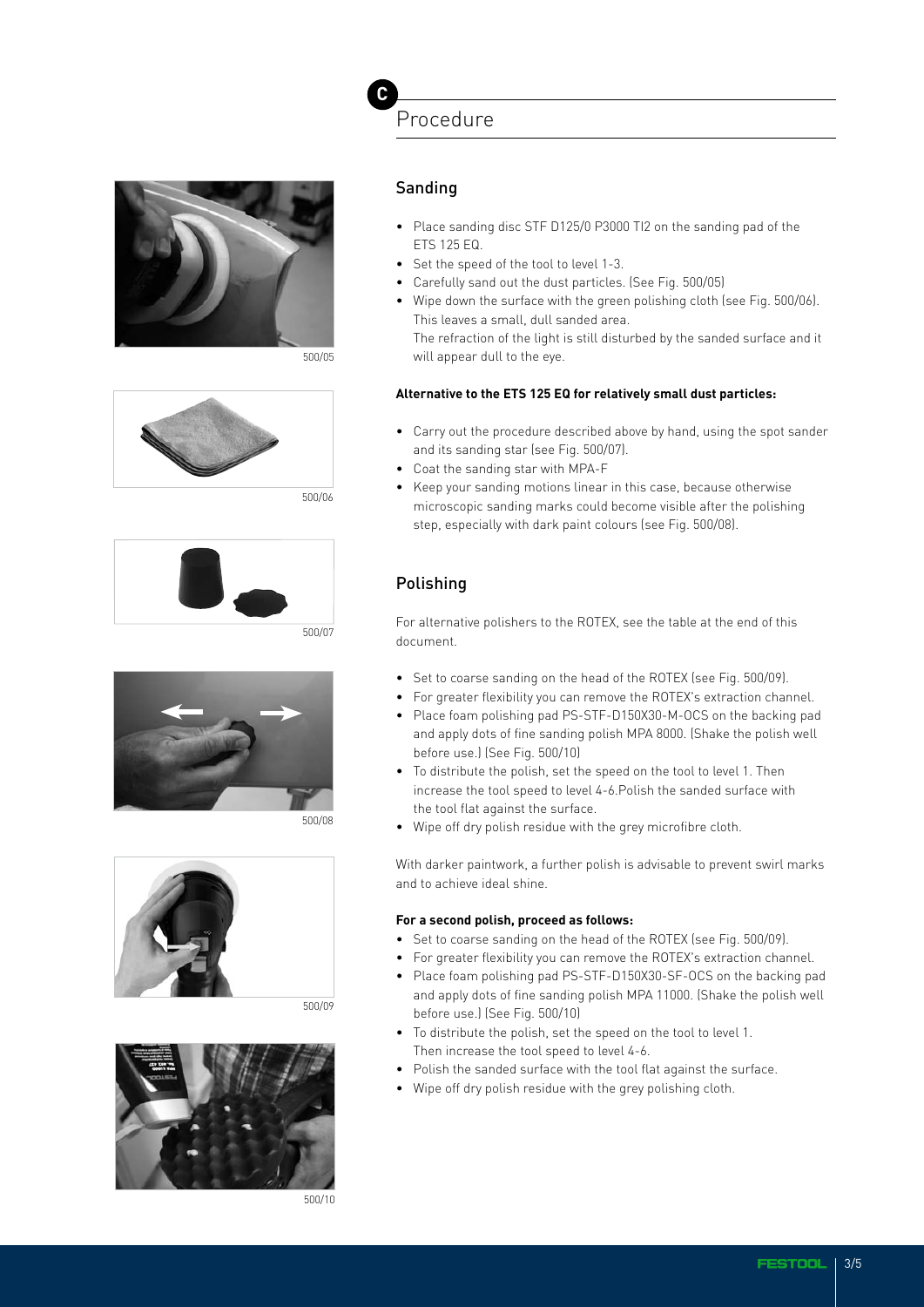**C**

#### Notes

The ROTEX rotary motion ensures intensive polishing and prevents the polish from flying off the pad. Its low speed in comparison to an angle polisher means that the paint barely heats up, preventing swirl marks. To prevent the polish flying off the pad when the tool is switched on, it is important to start the tool only when it is lying on the surface being polished.

- Polishing is very fine sanding.
- Due to the heat sensitivity of the paint, we recommend you do not carry out polishing work in blazing sunlight. This will also minimise polish residue and streaking.
- Polishing should be done in a dust-protected area (to prevent scratches). In professional automotive paint shops, this is achieved by having a separate, dedicated area for finishing.